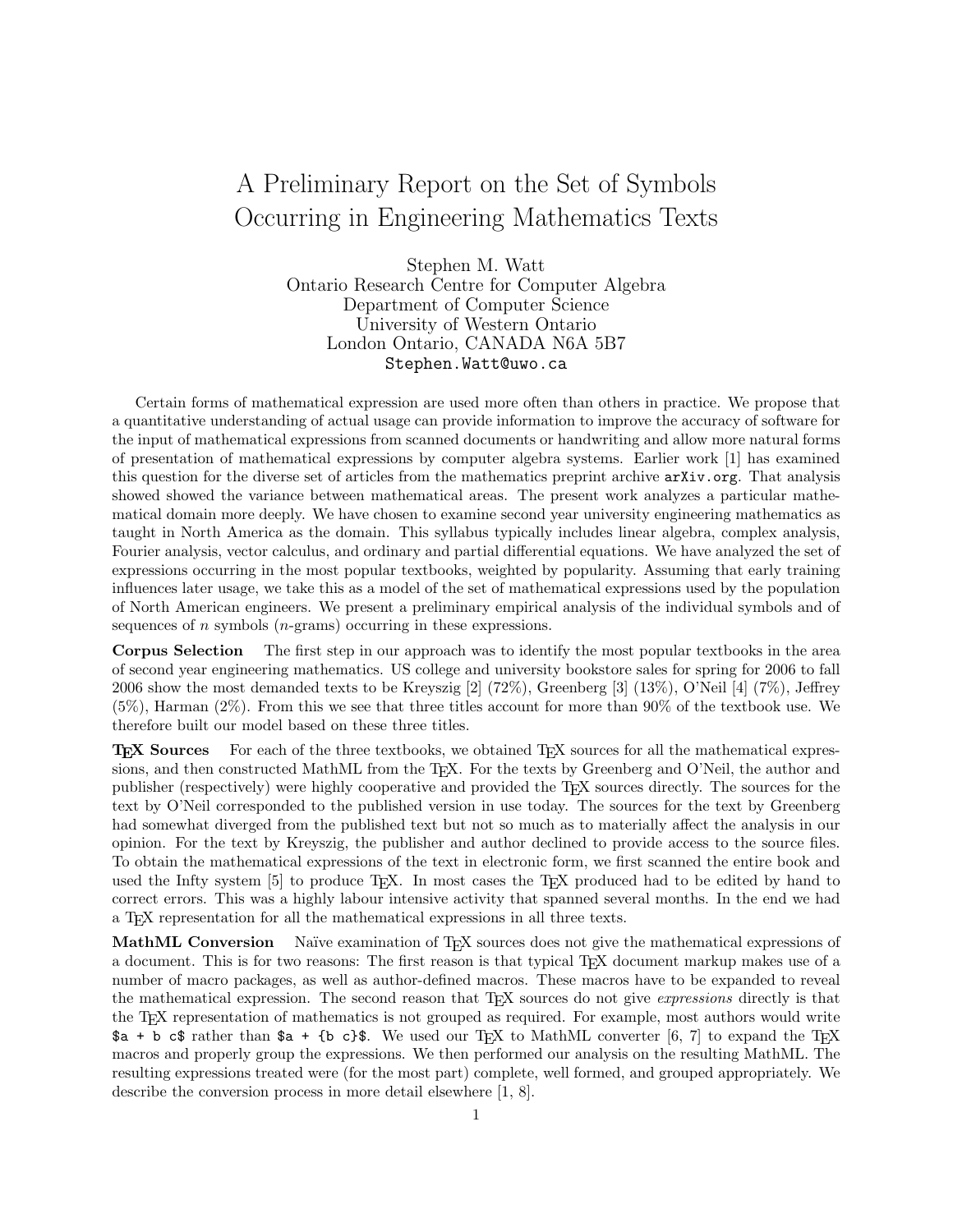Analysis We grouped the chapters of each text into general subject categories (ODEs, PDEs, vector calculus, etc) and analyzed the mathematical expressions for each subject/author combination, for each author with subjects combined (weighted by author emphasis), and for each subject with authors combined (weighted by sales volume). In each case, we computed the individual symbol frequencies (normalized to total 1) and n-gram frequencies for  $n = 2, 3, 4, 5$ . To compute the n-grams, we converted the expressions to strings by traversing the frontier of the expression trees in writing order. The resulting strings were over the alphabet of leaf symbols extended by  $\langle \text{sub}\rangle$ ,  $\langle \text{sub}\rangle$ ,  $\langle \text{sup}\rangle$ ,  $\langle \text{sup}\rangle$ ,  $\langle \text{sup}\rangle$ ,  $\langle \text{frac}\rangle$  and  $\langle \text{root}\rangle$ . These symbols captured transitions from the expression baseline to subscripts and superscripts as well as built up fractions and radicals. The n-grams were then tallied using sliding windows over these strings.

Results Tables 1 and 2 show extracts of the preliminary results of our analysis. Table 1 shows the frequencies of the most commonly occurring symbols in the entire corpus. These are presented with the absolute symbol count for each author and as a percentage of all symbols, weighted by author. The relative weights used were (72, 13, 7). We see that the most popular symbols were common among all the authors, although the rank of the symbols varied somewhat from author to author. The total number of mathematical symbols occurring in the texts were 368,267, 467,044 and 391,602. Table 1 also shows the most commonly occurring symbols for two representative areas. We see that the declining relative frequency is similar between the areas, with a few outlying points (such as  $z$  being very popular for complex analysis). This same pattern was observed for all subject areas. The cumulative frequency of symbols is shown in Figure 1 with one curve for each subject and one for the weighted combination. From the log plot it is possible to see that the symbol frequencies follow an approximately exponential distribution.

Table 2 shows a preliminary count of the most popular 5-grams for the three corpus authors as well as from two comparison texts. The n-grams have a qualitatively similar declining frequency pattern as the symbols, but this time in a much larger space. The total number of n-grams (for each  $n$ ) was 479,388 (Kreyszig), 562,297 (Greenberg) and 477,268 (O'Neil). The total number of different bigrams was 5,992 (Kreyszig), 7,056 (Greenberg) and 5,442 (O'Neil). The total number of different 5-grams was 140,306 (Kreyszig), 146,507 (Greenberg), 126,232 (O'Neil). Figure 1 shows the cumulative frequency for all distinct  $n$ -grams occurring in the text by Kreyszig. The highest curve is for  $n = 2$  and they are in order to the lowest curve for  $n = 5$ . We find it remarkable that even though the ranking of the particular *n*-grams is different for the each author, the cumulative  $n$ -gram frequency curves are almost identical from author to author.

By analyzing the population of symbols and  $n$ -grams that occur in the corpus, we are able to determine the most popular symbols and  $n$ -grams by subject. The exponential drop in number of occurrences, from the highest ranked symbols and n-grams to the lowest, means that a compact database can contain most of the frequently occurring items. Thus applications, even those for portable devices, could use these statistics to guide their recognition.

Acknowledgments We thank Michael Greenberg, Peter O'Neil, Prentice-Hall and Thomson-Nelson for the use of their materials. We also thank Robert Lopez and Maplesoft for additional materials. We thank Jeliazko Polihronov for assistance in gathering the data and Elena Smirnova for work on the n-gram analysis software. This work was supported in part by grants from the NSERC Canada, Microsoft and Maplesoft.

## References

- [1] C.M. So and S.M. Watt, Determining Empirical Properties of Mathematical Expression Use, pp. 361-375, Proc. Fourth Int'l Conf. on Mathematical Knowledge Management (MKM 2005), Springer Verlag LNCS 3863.
- [2] Erwin Kreyszig, Advanced Engineering Mathematics,  $8^{th}$  edition, John Wiley & Sons 1999.
- [3] Michael Greenberg, Advanced Engineering Mathematics,  $2^{nd}$  edition, Prentice Hall 1998.
- [4] Peter O'Neil, Advanced Engineering Mathematics,  $5^{th}$  edition, Thomson-Nelson 2003.
- [5] M.Suzuki, F.Tamari, R.Fukuda, S.Uchida, T.Kanahori, Infty—an Integrated OCR System for Mathematical Documents, Proceedings of ACM Symposium on Document Engineering 2003, Grenoble, 2003, pp.95-104.
- [6] ORCCA. On-line TeX to MathML Translator. http://www.orcca.on.ca/MathML/texmml/textomml.html
- [7] S.M.Watt. Implicit Mathematical Semantics in Conversion between T<sub>E</sub>X and MathML. TUGBoat, 23(1) 2002.
- [8] E. Smirnova and S.M. Watt, Context-Sensitive Mathematical Character Recognition. International Conference on Frontiers in Handwriting Recognition (ICFHR 2008), (accepted).